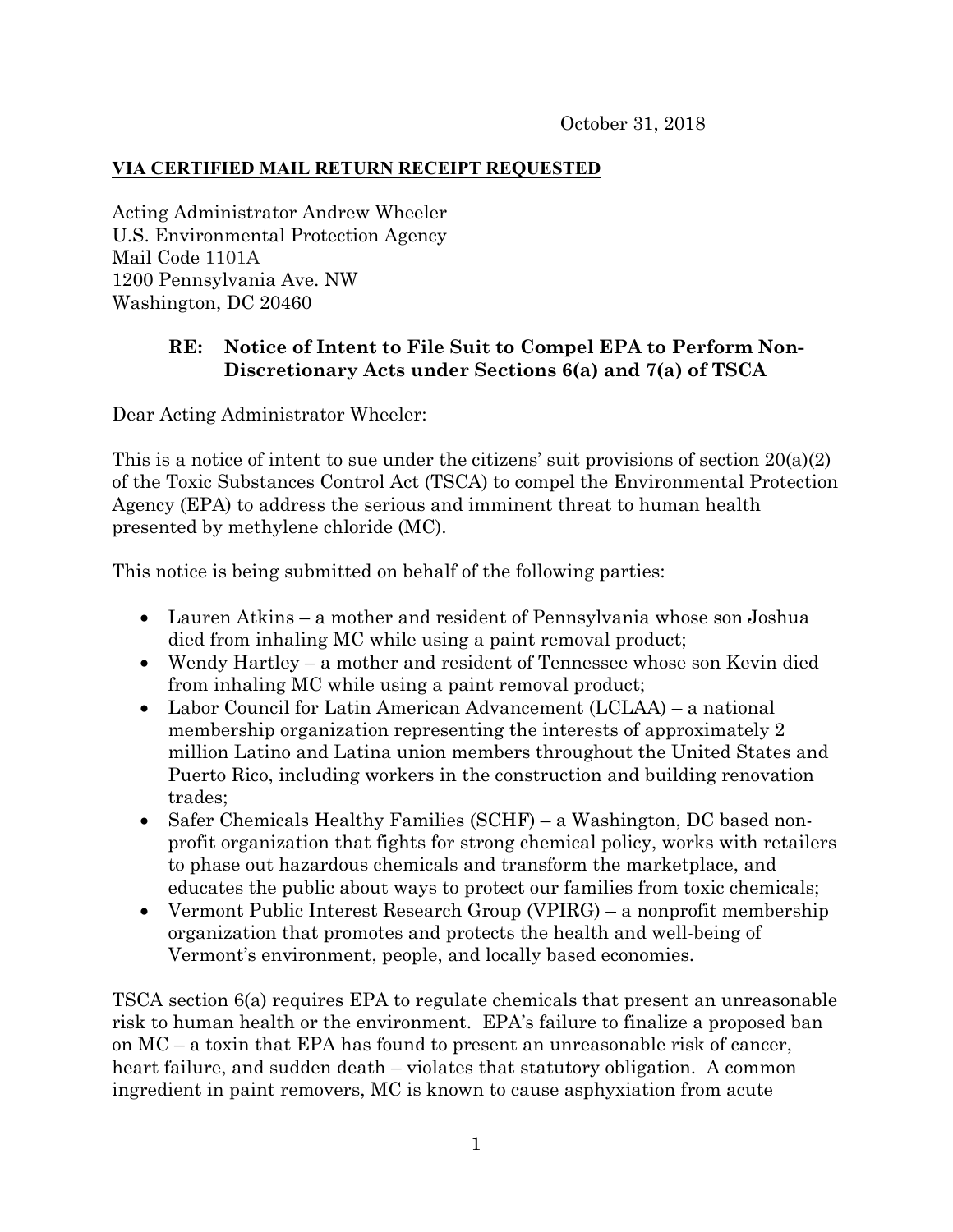exposure and is responsible for more than 60 reported deaths, as well as incapacitation, loss of consciousness, and coma. According to EPA, 1.3 million Americans are at risk from exposure to MC paint removers in their homes and workplaces each year.

EPA acknowledged the unreasonable risks posed by MC in January 2017, proposing to ban the use of MC in paint and coating removal. 82 Fed. Reg. 7464 (Jan. 19, 2017). Since then, at least four more people have died from exposure to MC paint removers. After then-EPA Administrator Scott Pruitt met with the families of MC victims, on May 10, 2018 EPA reaffirmed its reliance on the risk assessment underlying its proposed ban and publicly announced that it would finalize that proposal and send a draft final rule to the Office of Management and Budget (OMB) "shortly." *EPA Announces Action on Methylene Chloride*, May 10, 2018, https://www.epa.gov/newsreleases/epa-announces-action-methylene-chloride. Mr.

Pruitt then repeated these commitments in testimony before Congress and even said (erroneously) that the final rule had begun OMB review.1 However, more than 19 months after the publication of the proposed ban and five months after its May 10 announcement, no final rule has been published and no draft has been sent to OMB.

Since EPA has affirmed that MC paint removers present an unreasonable risk of injury and must be banned, EPA's failure to finalize the proposed rule violates EPA's non-discretionary duty under TSCA section 6(a) to take regulatory action on chemicals for which it has made an unreasonable risk determination. Further delay will unnecessarily leave users of paint removal products at serious risk and could result in additional deaths. You must therefore direct EPA staff to publish the final rule immediately and to abate the imminent hazards posed by MC.

As required by 40 C.F.R. § 702.62(b), the details of the Agency's failure to perform non-discretionary acts and duties are described below:

# **(1) Specific TSCA Provisions Requiring Non-Discretionary Acts and Duties**

Under TSCA section 6(a), "[i]f the [EPA] Administrator determines . . . that the . . . use . . . of a chemical substance . . . presents an unreasonable risk of injury to health or the environment, the Administrator *shall* by rule" take one of several specified actions, including banning the manufacture or distribution of the chemical for a particular use. 15 U.S.C. § 2605(a) (emphasis added). The rule must impose restrictions "to the extent necessary so that the chemical substance . . . no longer presents such risk." *Id.* 

 $\overline{a}$ <sup>1</sup> Senate Appropriations Committee, Interior, Environment, and Related Agencies Subcommittee, Hearing to review the Fiscal Year 2019 funding request and budget justification for the Environmental Protection Agency, May 16, 2018,

https://www.c-span.org/video/?445475-1/epa-administrator-pruitt-questioned-ethics-expenses.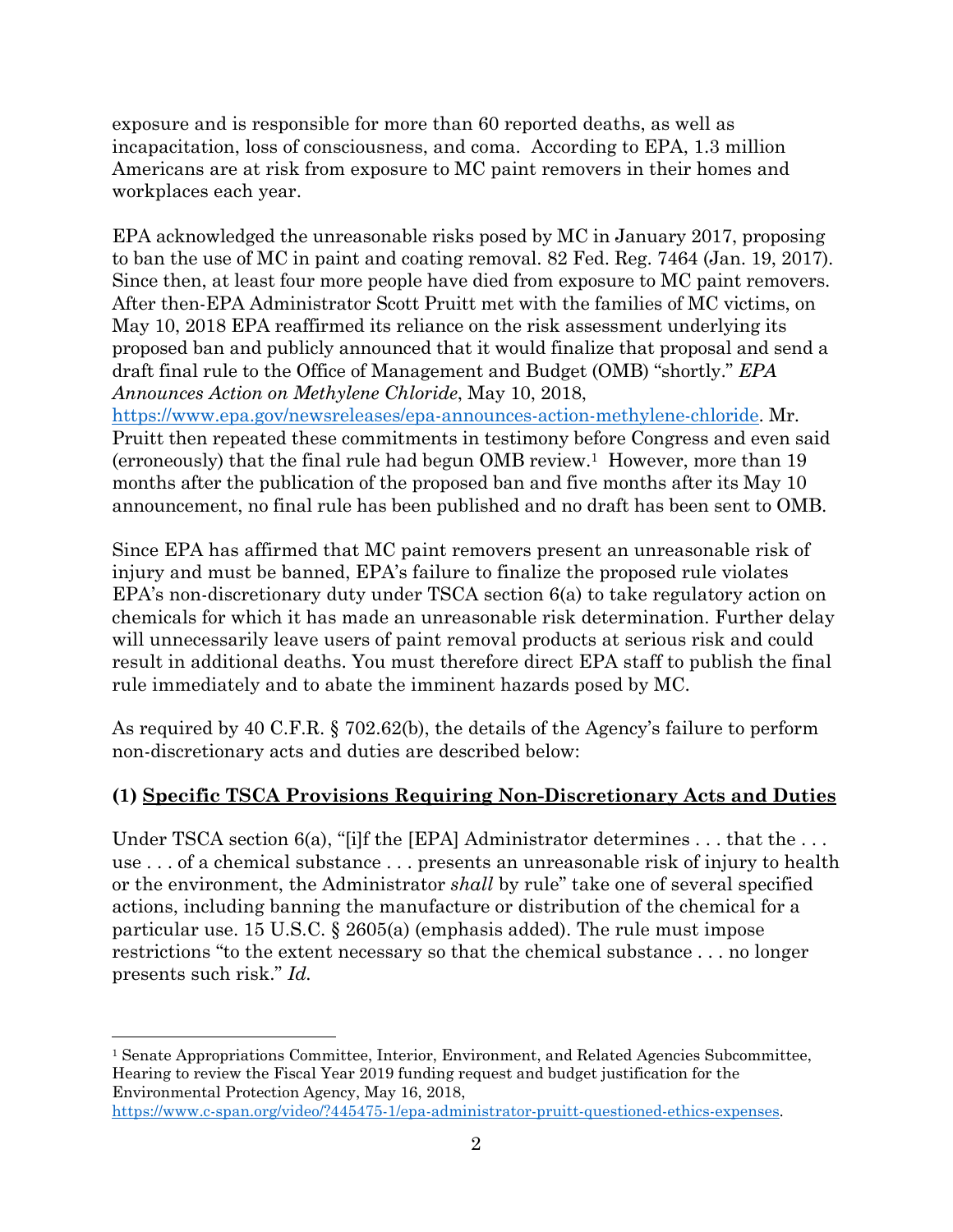Moreover, where a chemical is "imminently hazardous," or likely to present an unreasonable risk of serious injury before a proposed section 6(a) rule can be finalized, TSCA requires additional, immediate action. *See id.* § 2606. To protect the public from an imminent hazard, EPA must either: (1) make the proposed section 6(a) rule effective immediately upon its publication in the Federal Register or (2) "commence in a district court of the United States . . . a civil action" under section 7(a)(2) of TSCA for the seizure of the chemical or other relief. *Id.* §§ 2605(d)(3),  $2606(a)(2)$ .

#### **(2) Actions by the Administrator Alleged to Constitute the Failure to Perform a Non-discretionary Act and Duty**

The Administrator has failed to perform his non-discretionary duties under TSCA sections 6 and 7 by delaying final action to ban MC notwithstanding the Agency's recognition that TSCA requirements for this ban have been satisfied.

EPA's History of Inaction on MC: EPA has known of the threat posed by MC for decades, warning in 1994 that exposure to MC causes worker deaths; brain, heart, and liver damage; and increased risk of cancer. *Chemical Summary for Methylene Chloride*, EPA-749-F-94-018a at 5-9 (August 1994). However, EPA did not comprehensively evaluate MC for regulation under TSCA until 2014, when it published an extensive, peer-reviewed risk assessment of MC's paint removal uses. *TSCA Work Plan Chemical Risk Assessment – Methylene Chloride: Paint Stripping Use*, EPA 740-R1-4003 (August 2014).2 This Risk Assessment concluded that acute (short-term) exposure to MC paint strippers presents an increased risk of "death; neurological impacts such as coma, incapacitation, loss of consciousness, and dizziness; and liver effects," and that chronic (long-term) exposure to those products presents an increased risk "brain, liver, lung, and hematopoietic cancers and liver damage." 82 Fed. Reg. 7471. In many circumstances analyzed in the Risk Assessment, worker, consumer, or bystander exposures to MC from paint strippers were hundreds of times greater than the margins of exposure that EPA deems safe. *See id.* at 7478, 7480.

<sup>1</sup> <sup>2</sup> Congress recognized the work that had gone into this risk assessment when it amended TSCA in 2016. Therefore, instead of requiring MC and other previously assessed chemicals to undergo new risk evaluations under the amended TSCA law, Congress expressly authorized EPA to issue proposed and final rules regulating such chemicals "under [TSCA] section 6(a) that are consistent with the scope of the completed risk assessment for the chemical substance and consistent with other applicable requirements of section 6." 15 U.S.C. § 2625(l)(4). This provision was intended to "avoid any delay in the imposition of important public health protections that are known to be needed" based on EPA's already completed risk assessments. *See* Cong. Record S3519 (June 7, 2016) (Joint Statement of Sens. Boxer, Markey, Udall, and Merkley).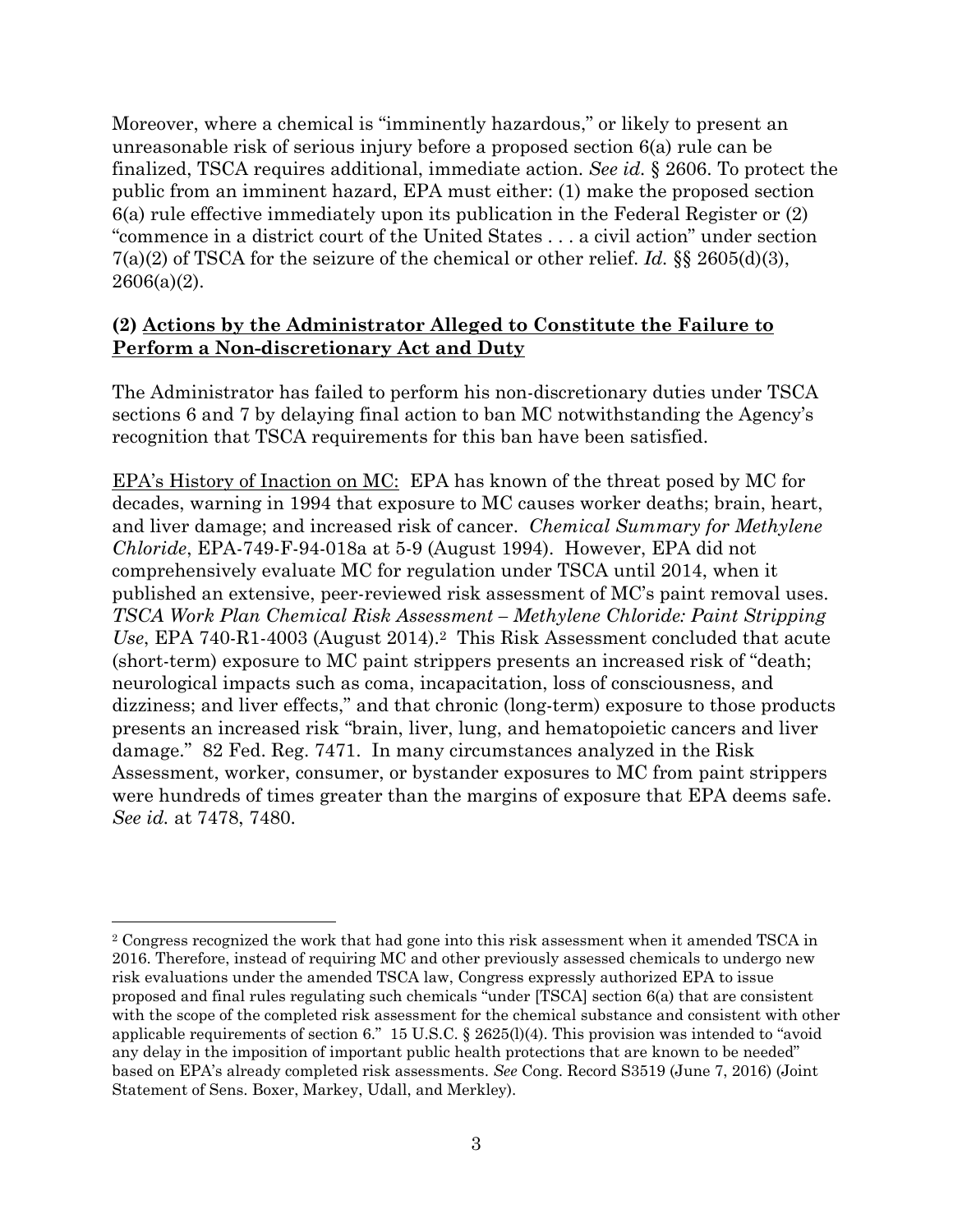January 19, 2017 Proposed Rule. Based on that 2014 Risk Assessment, EPA proposed a ban on MC paint strippers on January 19, 2017.3 EPA's proposed ban explicitly found that MC presents unreasonable risks and that a ban is "necessary" to address those risks under TSCA section 6. 82 Fed. Reg. at 7488.

More specifically, EPA found that "[MC] is a likely human carcinogen, a neurotoxicant, and acutely lethal." *Id.* at 7468. EPA's proposed rule attributes 49 deaths to MC since 1976, a figure which it acknowledges is an underestimate because some deaths have been unreported or mistakenly attributed to other causes. *Id.* at 7482. MC evaporates quickly upon application, giving off strong fumes that accumulate in confined spaces. *Id.* at 7475. Inhaling these fumes causes carbon monoxide to build up rapidly in the blood, leading to heart failure, loss of consciousness, coma, and death. *Id.* at 7468, 7482. As described in a report cited by EPA:

The danger posed by methylene chloride is its one-two punch when fumes accumulate. Because it turns into carbon monoxide in the body, it can starve the heart of oxygen and prompt an attack. The chemical also acts as an anesthetic at high doses: Its victims slump over, no longer breathing, because the respiratory centers of their brains switch off.

## *Id.* at 7482 (*quoting* J.S. Hopkins, Ctr. for Public Integrity, *Common Solvent Keeps Killing Workers, Consumers*, September 21, 2015.)

MC has killed not only those overcome while using it, but also others who have rushed in to try to help. *Id.* It also threatens bystanders, especially children, who happen to be in the same building where MC paint strippers are being or have been used. *Id.* at 7476. Excluding bystanders from the room where MC has been applied is not enough, as MC can cause acute and lasting harm to people elsewhere in the same house, and likely even in adjacent apartments and hotel rooms. *Id.* at 7476-77. The neurotoxic and cardiovascular harms from MC exposure are magnified in fetuses and in infants. *Id.* at 7468. In short, "the health effects associated with exposure to methylene chloride are serious and can have impacts throughout a lifetime." *Id.* at 7482.

According to the proposal, about 32,600 workers are exposed to MC from paint and coating removal activities each year. *Id.* at 7475. Latino and foreign-born workers, who are overrepresented in the construction industry, are more likely to be harmed.

1

<sup>3</sup> In addition to the proposed MC ban, EPA also proposed to ban the use of N-methylpyrrolidone ("NMP") in paint and coating removal and announced that it intends to restrict the use of MC in commercial furniture refinishing. EPA's delay in pursuing these steps is of great concern to the parties submitting this notice. While this Notice of Intent is focused on MP, the undersigned parties do not waive, and expressly reserve, any and all rights with respect to the proposed NMP ban and the restriction of MC in commercial furniture refinishing.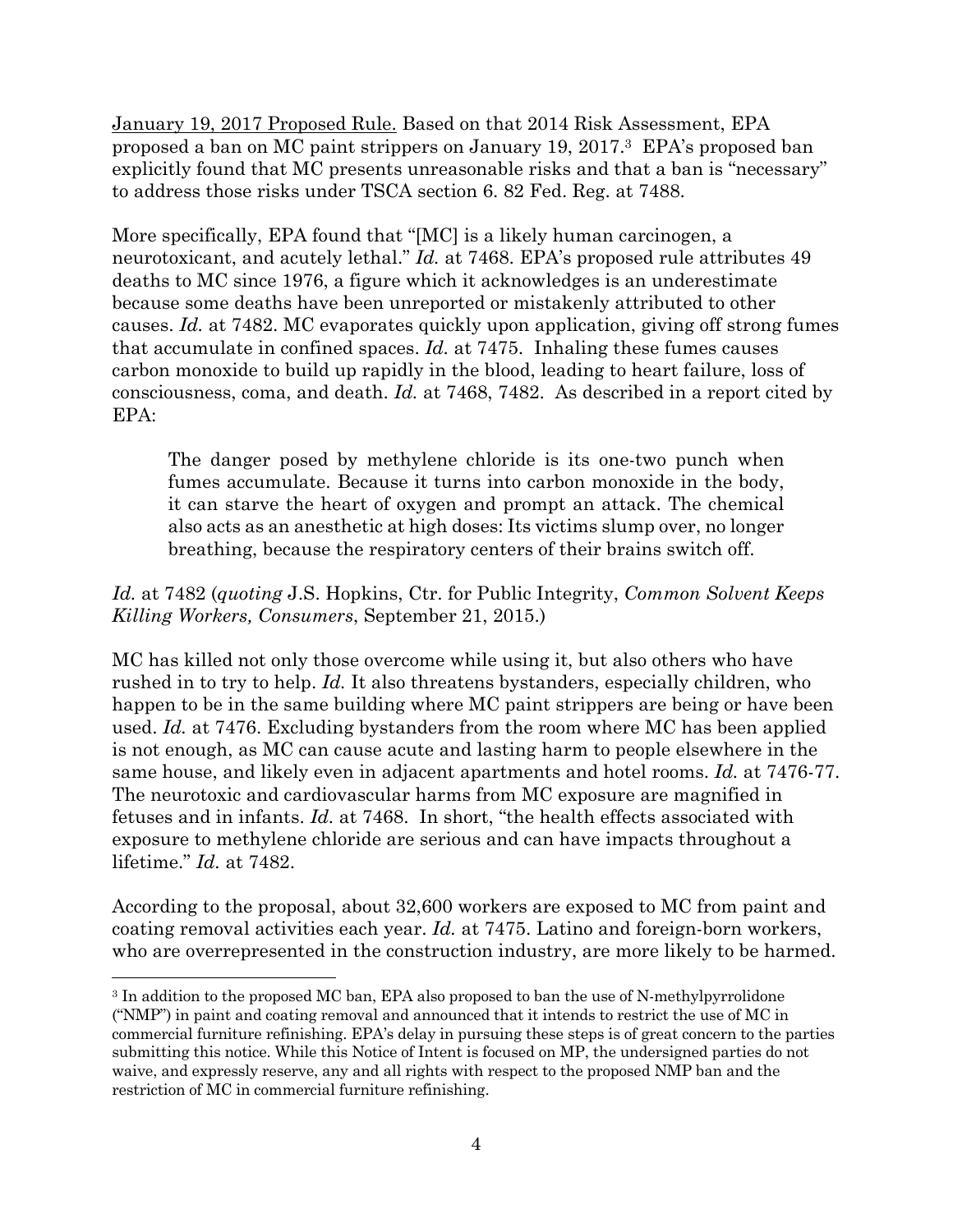*Id.* at 7476. The same MC products used commercially are also available for purchase off the shelf at hardware and home improvement stores. *Id.* at 7475-76. As a result, EPA estimates that 1.3 million do-it-yourself consumers are exposed to MC each year. *Id.*

EPA Commitment to Finalize the Proposed Ban. In the time that the proposed ban has been pending before EPA, at least four more people have died from MC exposure. The decedents include Kevin Hartley, a 21-year-old who died of MC exposure in April 2017 while refinishing a bathtub; Drew Wynne, a 31-year-old who died in October 2017 while stripping the floor of a commercial refrigerator in his small business; and Joshua Atkins, a 31-year-old who died in February 2018 while refinishing his bike.4 As EPA has acknowledged, risks of incapacitation or death are present "even when respiratory protection is used." *Id.* at 7471. That was the case for Mr. Wynne, who was using a respirator in a ventilated room when he died.5

After then-Administrator Pruitt met with family members of Drew Wynne and Kevin Hartley, EPA announced on May 10 that "EPA intends to finalize the methylene chloride rulemaking," "is not re-evaluating the paint stripping uses of methylene chloride and is relying on its previous risk assessments," and is "working to send the finalized rulemaking to OMB shortly."6 Appearing at a Senate subcommittee hearing the following week, Admin. Pruitt testified that "I recently met with individuals impacted by methylene chloride and made the decision to proceed with that [ban] by forwarding it to OMB."7 Indeed, Admin. Pruitt said that "[w]e have forwarded to OMB recently a proposed rule prohibiting consumer and commercial paint stripping uses for methylene chloride, following through on EPA's January 2017 proposal that methylene chloride be banned from [those] products."8

sought/stories/201805220142. *See also* OSHA Inspection No. 1242614.015, Wilson Maintenance & Services, Inc., June 23, 2017,

<sup>4</sup> Sarah McCarthy, *Nashville mom calls for ban of dangerous chemical in paint thinners*, News Channel Five (Mar. 28, 2018), https://tinyurl.com/ya36br55; Laren Sausser, *Charleston family calls on EPA to ban common chemical paint stripper after son dies*, Charleston Post & Courier (Mar. 29, 2018), https://tinyurl.com/ya54mhlk; Don Hopey, *Inhaling a paint stripper killed a Fayette County man. His mother is calling to have them banned, Pittsburgh Post-Gazette (May 22, 2018),* http://www.post-gazette.com/news/health/2018/05/22/Deadly-paint-stripper-ban-

https://www.osha.gov/pls/imis/establishment.inspection\_detail?id=1242614.015 (investigating worker death attributed to fumes from MC paint stripper).

<sup>5</sup> Letter from Senators Lindsey O. Graham and Tim Scott and Representative Mark Sanford to EPA Administrator Scott Pruitt (Mar. 22, 2018), https://tinyurl.com/y93xv53g. 6 *EPA Announces Action on Methylene Chloride* (May 10, 2018),

https://www.epa.gov/newsreleases/epa-announces-action-methylene-chloride.

<sup>7</sup> https://www.c-span.org/video/?445475-1/epa-administrator-pruitt-questioned-ethics-expenses (video at 33:02).

<sup>8</sup> https://www.c-span.org/video/?445475-1/epa-administrator-pruitt-questioned-ethics-expenses (video at 29:05). OMB's regulatory review database, however, contains no reference to its receipt of EPA's proposed rule. https://www.reginfo.gov/public/do/eoReviewSearch (last accessed October 30, 2018).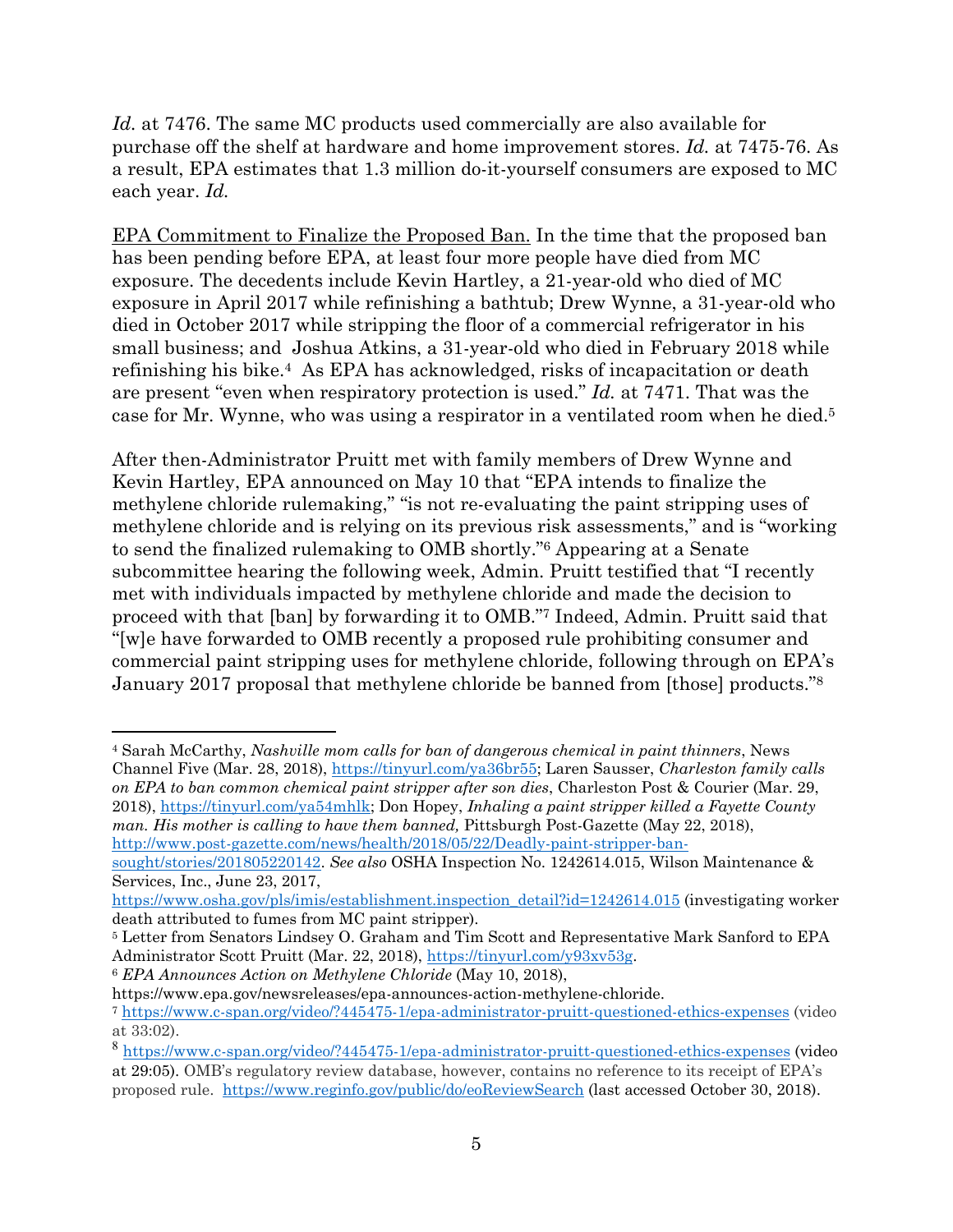EPA's Unlawful Failure to Finalize the Proposed Ban. Since Administrator Pruitt's testimony, EPA has repeatedly reaffirmed its finding that MC paint strippers present "unreasonable risks."9 While EPA is currently conducting a TSCA risk evaluation for *other* uses of MC, in June 2018 it specifically excluded paint removal from the scope of that ongoing evaluation because EPA has already "determined that those risks were unreasonable" and "inten[ds] to finalize" its proposed ban on such uses. EPA, *Problem Formulation of the Risk Evaluation for Methylene Chloride*, EPA 740-R1-7016 at 21 (June 2018). However, EPA's commitment, as well as its statutory obligation to regulate MC's unreasonable risks, remains unfulfilled.

In recognition of MC's serious hazards, a number of major retailers – including Lowes, Walmart, Home Depot, and Sherwin Williams – have announced that they are stopping sales of MC-containing paint removal products. But other retailers are continuing to sell MC paint removers, and expeditious action is needed to assure that they are removed immediately from the stream of commerce.

In sum, EPA's commitment to rely on the earlier risk assessment and to finalize its MC ban reflects a final determination that MC use in paint removers presents an unreasonable risk of injury. EPA expressly reiterated that determination in its June MC problem formulation document. Section 6(a) provides that EPA "shall" take regulatory action upon making a determination that a chemical presents an unreasonable risk of injury and this action must assure that the "substance no longer presents such risks." EPA has failed to perform this non-discretionary duty and must immediately finalize its proposed rule banning MC use in paint and coating removal. More than four years after the publication of its MC Risk Assessment, 20 months after its proposed ban, and 5 months after its public commitment to finalize that ban, there is no legal or scientific basis for further delay.

Failure to Act Against Imminent Hazard. In addition to presenting an unreasonable risk, MC is imminently hazardous. EPA recognized as much as in its Risk Assessment, which described "acute risks for neurological effects for most workers using [methylene chloride]-based paint strippers," Risk Assessment at 25, and in its proposed ban, which acknowledges at least 49 sudden deaths attributed to MC exposure. 82 Fed. Reg. at 7482; *see also id.* at 7489 ("[A]dverse effects associated with methylene chloride exposure can be immediately experienced and can result in sudden death."). The imminence of this hazard has been tragically confirmed by several, preventable deaths since the publication of EPA's proposed ban. Had EPA exercised its authority to make its proposal immediately effective under TSCA section 6(d)(3), those lives may have been saved. Having failed to do so, EPA has an

<sup>9</sup> Even before the May 10 announcement, EPA reiterated that it had made a determination that the paint stripper uses of MC present an unreasonable risk. *See, e.g.,* EPA Regulatory Agenda, Spring 2018, *N-Methylpyrrolidone (NMP) and Methylene Chloride; Rulemaking Under TSCA Section 6(a)*; EPA Regulatory Agenda, Fall 2017, *N-Methylpyrrolidone (NMP) and Methylene Chloride; Rulemaking Under TSCA Section 6(a*); EPA, *Scope of the Risk Evaluation for Methylene Chloride*, EPA 740-R1-7006 at 9 (June 2017).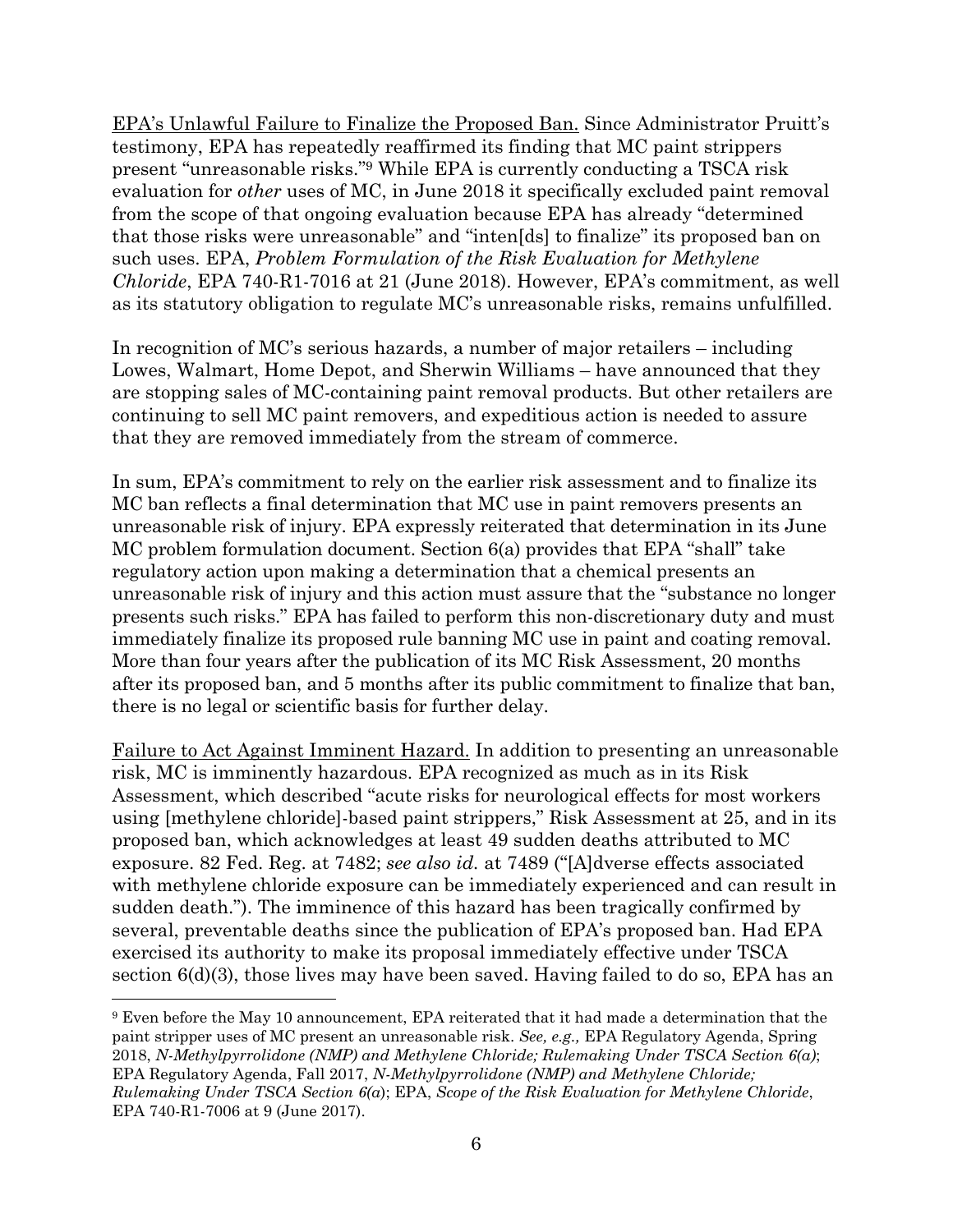immediate and non-discretionary duty under section 7 to commence a civil action "to protect public health . . . from the unreasonable risk . . . associated with" MC. 15 U.S.C. § 2606(a)(2).

## **(3) Parties and counsel giving notice**

The parties giving notice are:

Labor Council for Latin American Advancement 815 16th Street, NW, 3rd Floor Washington, DC 20006 (202) 508-6919

Safer Chemicals Healthy Families 641 S St. NW, 3rd Floor Washington, DC 20001 (202) 794-8755

Vermont Public Interest Research Group 141 Main St., Ste. 6 Montpelier, VT 05602 (802) 223-5221



 $\overline{\phantom{a}}$ 

The parties are represented by the following legal counsel:

Jonathan Kalmuss-Katz Eve C. Gartner Earthjustice 48 Wall Street, 15th Floor New York, NY 10005 (212) 823-4989 jkalmusskatz@earthjustice.org egartner@earthjustice.org

*Counsel for Labor Council for Latin American Advancement*